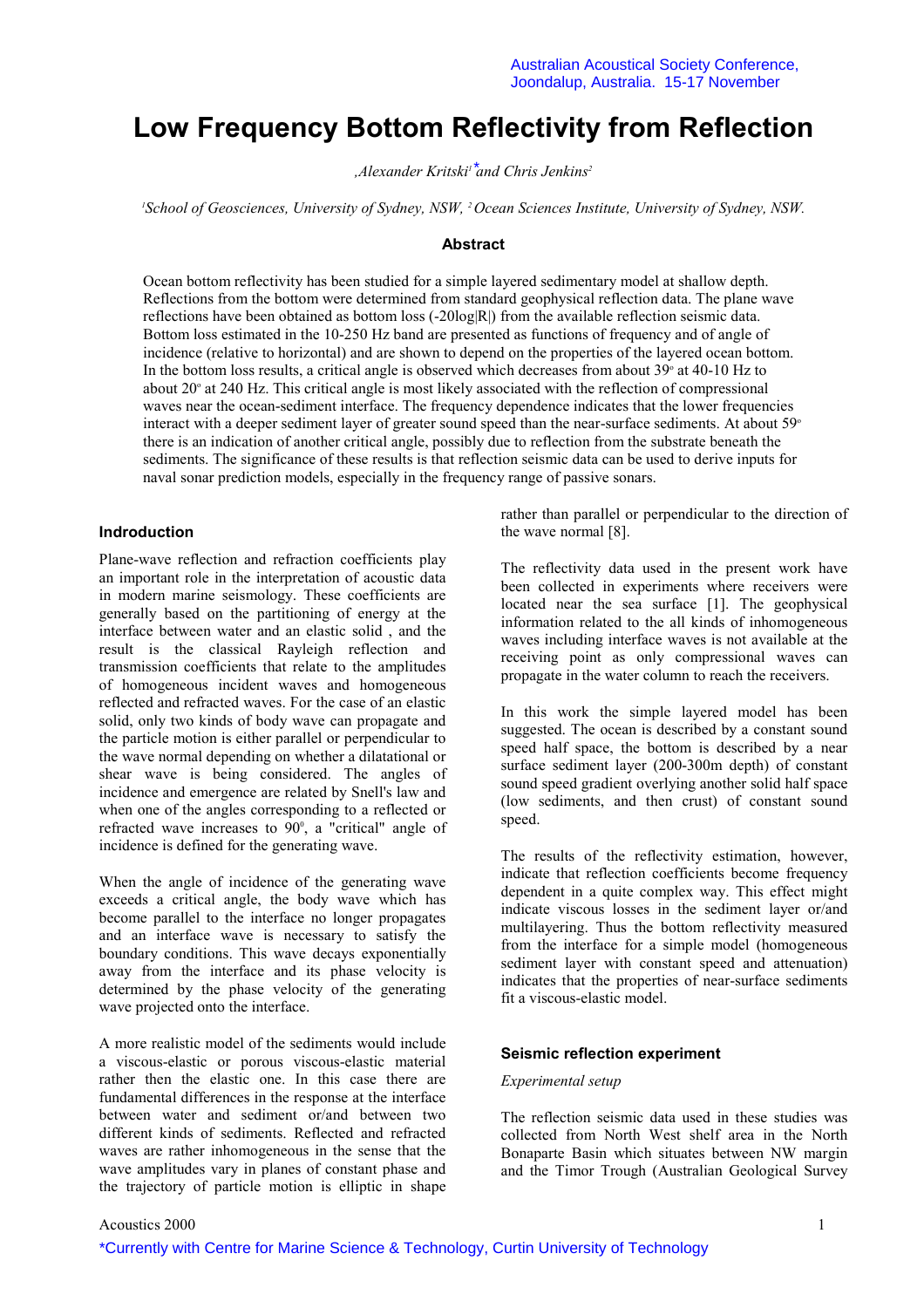Organisation, Timor Tie survey 118/8). The approximate depth in this area is about 150m. The range of frequencies: 10 Hz up to 240 Hz. The high frequencies are limited due to the experiment conditions. A total of 272.1 km of data were acquired along transect. The data contains 584 shot points and 116800 traces. Detailed information on the geometry and method of the experiment is presented in *Kritski & Jenkins* [7].

The bottom reflectivity data used in this work have been collected during the standard seismic reflection survey carried out with one ship (Figure 1).



Figure 1. Seismic acquisition geometry.

The ship was towing an array of hydrophones which was suspended from a free floating tailbuoy at a depth of about 12 m. The total active section length of the array was 4800m with 192 active channels (Shot interval - 50m). Taking into account the geometry of the data collecting experiment covers the region of grazing (i.e., incidence) angles from  $10^{\circ}$ -77°. Calculations were carried out assuming that the bottom was a horizontally stratified medium.

# *Source data*

The seismic reflection data we analysed in this work was obtained using a sleeve gun array (capacity 50 litres, 3000 cu in) [1]. Further details of which are given in *Kritski & Jenkins* [7]. Analysis of the far field signature of the gun and its spectrum are presented in *Kritski & Jenkins* [7]. The duration of the pressure pulse is about 96 ms. The source spectrum has useful components between 35 and 250 Hz.

Aside from using the far-field source signature in the calculations, no allowance was made for effects of seasurface reflection on the water-borne signal. A more detailed treatment would have required special inputs on sea state and deducted acoustic prediction modelling. Signal-to-noise ratio for the data was estimated from non-shot interval of each record. The average S/N ratio was 20–25 dB.

#### *Geophysical data*

Geopgysical data used in our studies are typical Common Shot Point (CSP) data. They are of variable quality, being subject to several types of noise of different origins [4,6]. Reflectors are recognised in these plots by their hyperbolic traveltimes. If the reflecting surface is horizontal then the apex of the reflection hyperbola is situated at zero offset. On the other hand if it is a dipping interface, then the reflection hyperbola is skewed in the undip direction (Details in [7]).

Figure 2 shows a variety of wave types at shallow depth (up to 2 sec two-way travel time) which corresponds to arrivals from the sedimentary structure.



Figure 2 Example of Shot Point data

Direct arrivals *A* are significantly suppressed by receiver arrays in the field. *B* represents water bottom reflection on short-offset traces. Note the shallow reflector *C* and associated refraction arrival *D*. At about 0.7sec another reflector is seen. Much of the energy between 0.8 and 2 sec is most likely multiples associated with *B*, *C* and *E* arrivals. Linear noise (possibly cable noise) and low frequency noise (possibly propeller noise) appear in the deeper portions of the records.

Methods and programs for the reflection data reading and observations on the nature (sufficiency, quality) are presented in *Kritski, A. & Jenkins* [7].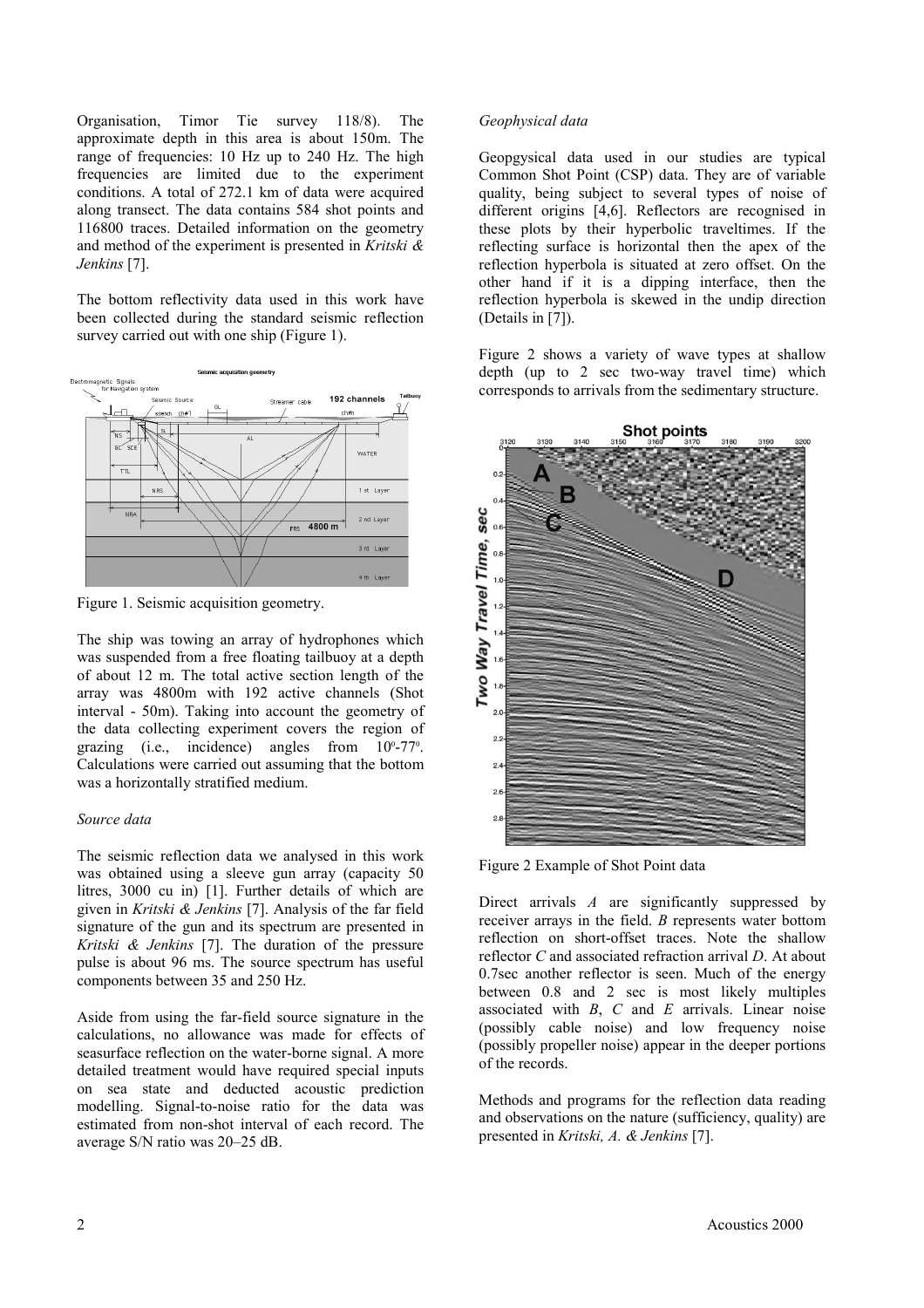#### **Sesmic acoustic data**

The data from three seismic shots were used for initial calculations. A 100000 traces were extracted form each individual shot, which allows to cover the region of grazing (i.e., incidence) angles from  $10^{\circ}$ -77°.

Signals recording amplitudes are normalized for source energy and spreading losses. For homogeneous medium without attenuation wave amplitudes decay as *(1/r)* where is the distance; energy decays as *1/(r^2)*. For a layered medium, amplitude decay can be described approximately by  $I/(v^2*t)$ , where  $t - two$ way travel time,  $v -$  average velocity of reflection. Thus, the gain function for geometric spreading is:

# $g(t) = [v * v(t0)]^2 [t/t(0)]$ ,

where  $v(0)$  is the velocity value at specified time  $t(0)$ . The bottom reflected signal was obtained by windowing the seismic traces from each shot so as to select the first arrival that interacted only with the ocean bottom. Time window (70ms for long offset)s gives  $\sim$ 70m for the depth of interaction. The multiple filter technique was applied also to analyze seismic traces in terms of frequencies and arrival times [3] - as illustrated in Figure 4.



Figure 3. Example of multiple filter technique. Signals as a function of both time and frequency. The Y axis is in terms of Gaussian Frequency Window Number

The calculation uses a sequence of overlapping frequency windows, each window being a short frequency range compared to the whole spectrum range [3]. An amplitude spectrum was calculated from the windowed signals, using each window in turn. A Gaussian window function was used. The results are presented on a rectangular grid as a function of the time and of frequency (center of the each frequency window); the spectrum from each window contributes a column to the grid. The sonograms are obtained by contouring the resulting grid. The energy resulting from the sea floor reflection extends uniformly across the sonogram, at zero time, showing that the sea floor

is almost equally reflective across the frequency range. The bottom reflections can be readily identified in the sonogram. The pattern of the sonogram after the first arrivals is complex. Each trace record is shifted in time so that the first arrivals in the sonograms are shifted as well. Each trace record has been filtered then using a frequency window calculated from the multiple window analysis for the first bottom arrivals.

## **Bottom loss calculations**

#### *The bottom loss*

The organization of seismic reflection records allows separation of the water arrivals and reflections from the bottom at close offsets. At large offsets water arrivals were estimated assuming linear propagation through water column (initial water signals have been estimated from close offsets were water arrivals can be geometrically picked up from the reflection record section).

The bottom reflected signal was found by using time windowing of the first bottom arrival to select the first arrival which interacted only with the ocean bottom. The length of the window varied from 130ms at the closest ranges to about 70ms at large offsets.

The bottom reflection loss was determined from the measured propagation loss of the bottom bounce paths by subtracting an estimate of the water column loss along the paths. In this approach, the estimates of water column propagation loss were calculated by ray theory, assuming specular reflection with no loss from a single interface at the ocean bottom. The method is described by the expression [2]

## $BL = (H - Hcd + m)/n$

Where *BL* is the bottom loss (in dB), *H* and *Hcd* are the measured bottom bounce propagation loss and calculated water column loss along the path; n is the order of the bottom loss bounce paths (*n*=1 in our case). The first bounce bottom only was used. The *m*(dB) correction is supposed to account for the number of first bottom interacting paths. These paths are associated with each order of bottom bounce. A random phase contribution from signals was assumed. No correction was made in this work as only the first arrival was taken into consideration.

The waveform used for the direct path arrivals was estimated from close range measurements of the acoustic source. This waveform was scaled using a sinx/x interpolation to compensate for the effects of small variations in explosion depth observed between the generated direct path signal and the received signal from each shot deployed in the propagation run.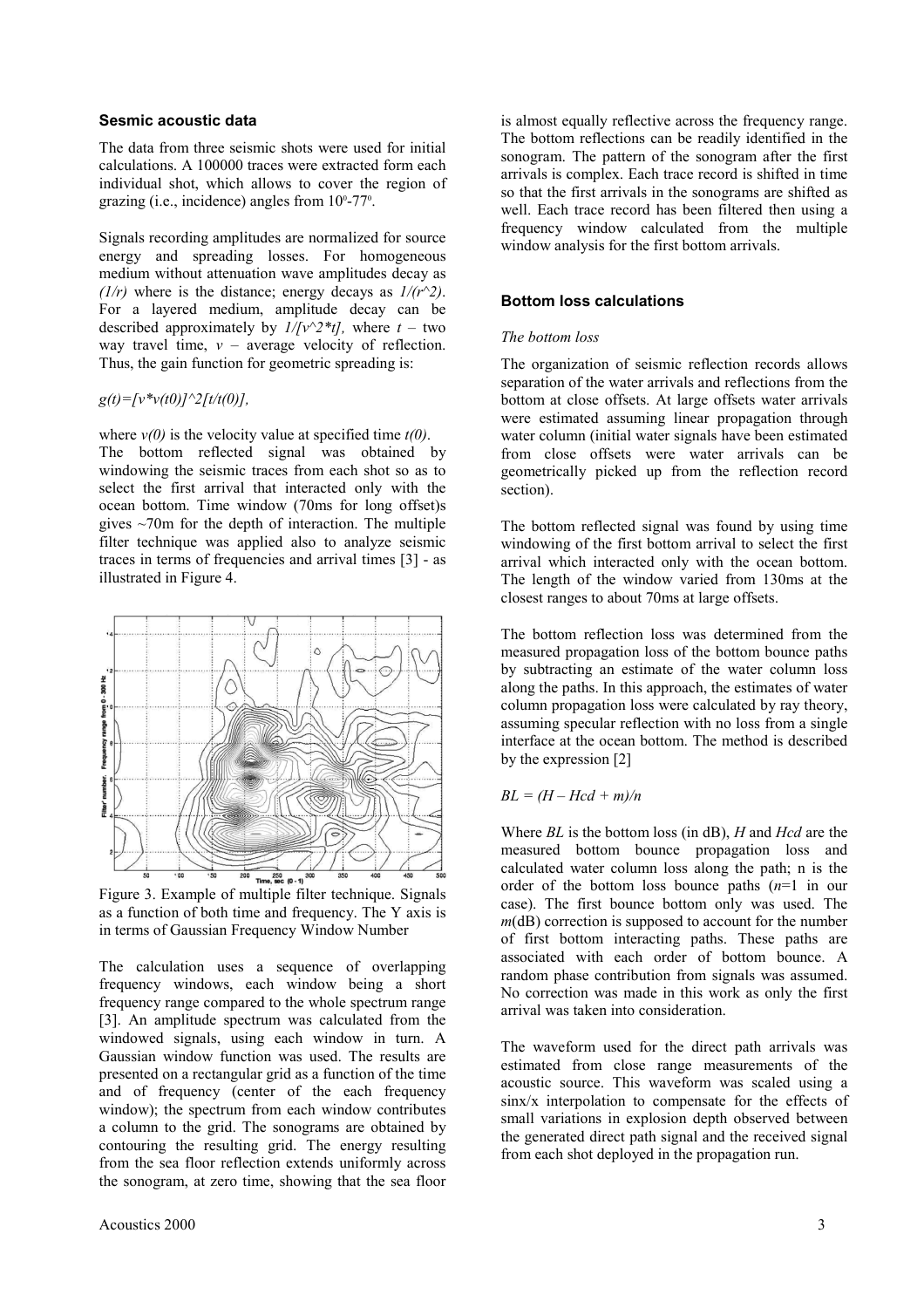#### *Transfer Function*

First of all we present bottom reflectivity in terms of a bottom transfer function, for number of traces from each shot (Figure 4a and 4b).



Figure4b. Transfer function. Shot 2.

The transfer function is formed from the ratio of the Fourier transform of the reflected signal to the Fourier transform of the incident signal [4]. By means of this formulation, the bottom loss can be expressed in the frequency domain as is shown in Figures 5a-5b for a 300 grazing angle. The rapid variations in bottom loss are characteristic of an interference phenomenon produced by reflections off multiple sub-bottom layers. The loss curve was obtained by reading the peak level output from the multiple filter.

## *Bottom loss*

Bottom loss variations are presented as a function of grazing angle for different frequencies that cover the frequency range from 40 to 240Hz. The calculated reflection (bottom loss: *-20 log |R|*) exhibits in general

a complicated structure consisting of more or less regular sequence of peaks and dips.

The bottom reflection loss were calculated at frequencies 40, 80, 100, 140, 180 and 220Hz respectively for three different shots. Figure 5a, 5b and 5c show the bottom reflection loss versus grazing angle at frequencies 40, 80, and 220Hz respectively. Picks at these frequencies can be attributed to resonance phenomena of some sort. The distributions and widths of the resonance peaks contain the information about the interacting medium involved.







Figure 5b. Bottom loss as function of grazing angle, calculated at 80 Hz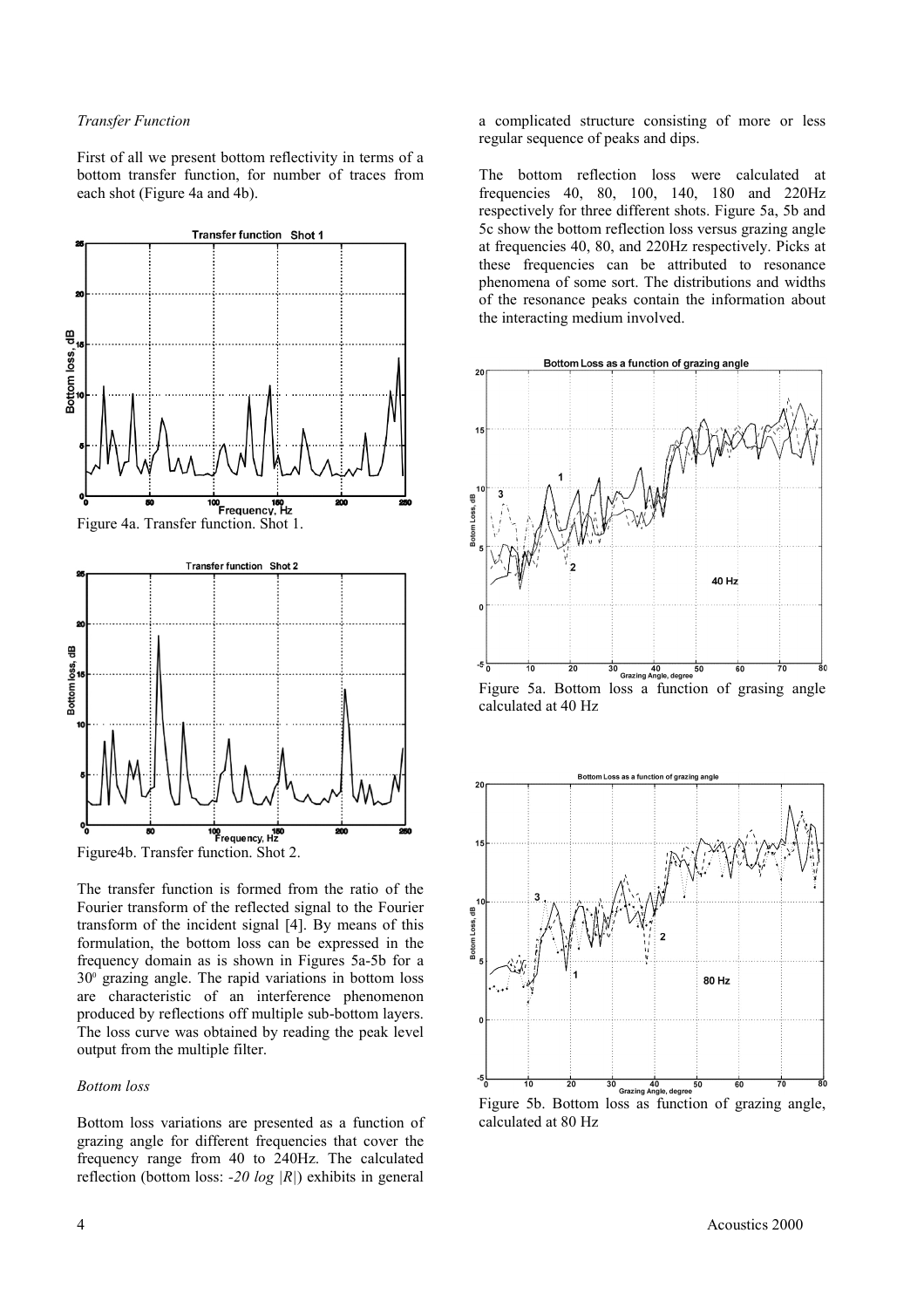Bottom loss (dB) versus grazing angle. Shot 1



calculated at 220 Hz

In the bottom loss results, a critical angle is observed which decreases from about 39°at 40-10 Hz to about 200 at 220 Hz. This critical angle is probably associated with the reflection of compressional waves near the ocean-sediment interface. The frequency dependence indicates that the lower frequencies interact with a deeper sediment layer of greater sound speed than the near-surface sediments. At about 59<sup>°</sup> there is a small indication of another critical angle, possibly due to reflection from the substrate beneath the sediments.

Based on these observations, it appears that the bottom loss contains relevant information about the structure and properties of the interacting medium.

The cause of the unpredictable variations of bottom loss is probably fine-scale sub-bottom layering. Averaging of the bottom loss results along segments of the seismic trackline will probably smooth the variations.

Figure 6, 7 and 8 present a three dimensional surfaces that summarie *Bottom Loss* as a function of both grazing angle and frequencies for one shot.



Figure 6. Three dimensional representation of bottom loss calculations as function of grazing angle and frequency for Shot 1.

Bottom Loss versus grazing angle and frequency



Figure 7. Three dimensional representation of bottom loss calculations as function of grazing angle and frequency for Shot 2.

Bottom loss versus grazing angle and frequency



Figure 8. Three dimensional representation of bottom loss calculations as function of grazing angle and frequency for Shot 3.